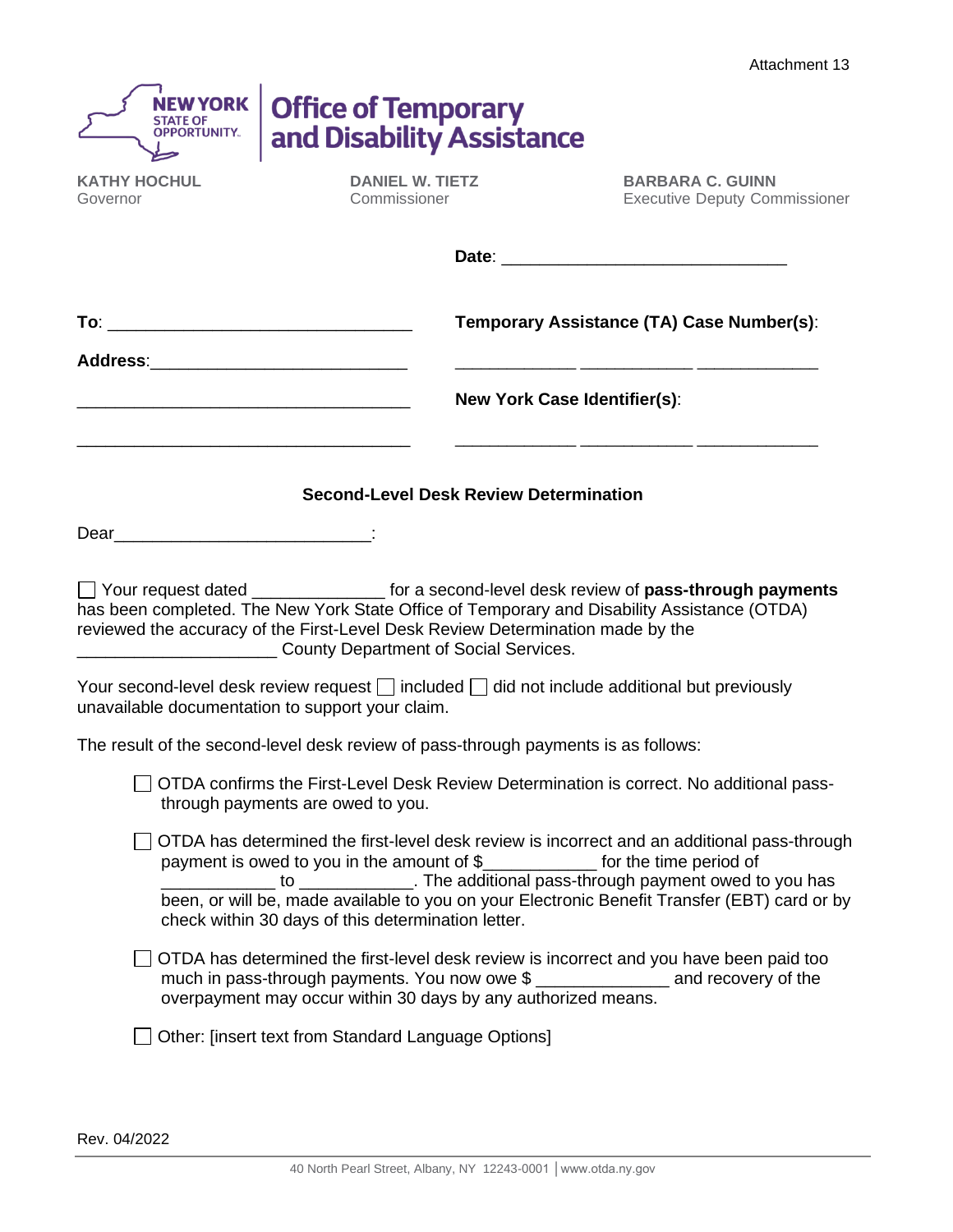Your request dated \_\_\_\_\_\_\_\_\_\_\_\_\_\_ for a second-level desk review of **cumulative excess support payments** has been completed. OTDA reviewed the accuracy of the First-Level Desk Review Determination performed by the \_\_\_\_\_\_\_\_\_\_\_\_\_\_\_\_\_\_\_\_\_\_\_\_\_ County Department of Social Services.

Your second-level desk review request  $\Box$  included  $\Box$  did not include additional but previously unavailable documentation to support your claim.

The result of the second-level desk review of cumulative excess support payments is as follows:

◯ OTDA confirms the first-level desk review determination is correct. No additional cumulative excess support payments are owed to you.

 $\Box$  OTDA has determined the first-level desk review is incorrect and an additional cumulative excess support payment is owed to you in the amount of \$ The additional cumulative excess support payment owed to you has been, or will be, made available to you on your Electronic Benefit Transfer (EBT) card or by check within 30 days of this determination letter.

 $\Box$  OTDA has determined the first-level desk review is incorrect and you have been paid too much in cumulative excess support payments. You now owe \$ the overpayment may occur within 30 days by any authorized means.

 $\Box$  Other: [insert text from Standard Language Options]

A copy of any revised and/or additional calculations worksheets and any new documentation considered in the second-level desk review are included with this letter. A copy of this second-level determination has been provided to the social services district (district) with direction to issue a payment, or if applicable, pursue recovery of an overpayment.

Sincerely,

Signature

\_\_\_\_\_\_\_\_\_\_\_\_\_\_\_\_\_\_\_\_\_\_\_\_\_\_\_\_\_\_\_\_\_\_\_\_

 $\_$ 

Print Name

**NOTE**: Your second-level desk review request has been completed, and the decision made by OTDA is final as issued. If you dispute specific findings contained in this Second-Level Desk Review Determination conducted by OTDA, you may file for a review of this determination under Article 78 of the New York State Civil Practice Law and Rules within four months of the date of this decision.

Legal Assistance may be available to you through a local not-for-profit legal services corporation such  $\mathsf{a}\mathsf{s}\mathsf{:}\_\_$ 

\_\_\_\_\_\_\_\_\_\_\_\_\_\_\_\_\_\_\_\_\_\_\_\_\_\_\_\_\_\_\_\_\_\_\_\_\_\_\_\_\_\_\_\_\_\_\_\_\_\_\_\_\_\_\_\_\_\_\_\_\_\_\_\_\_\_\_\_\_\_\_\_\_\_\_,

which can be reached at telephone number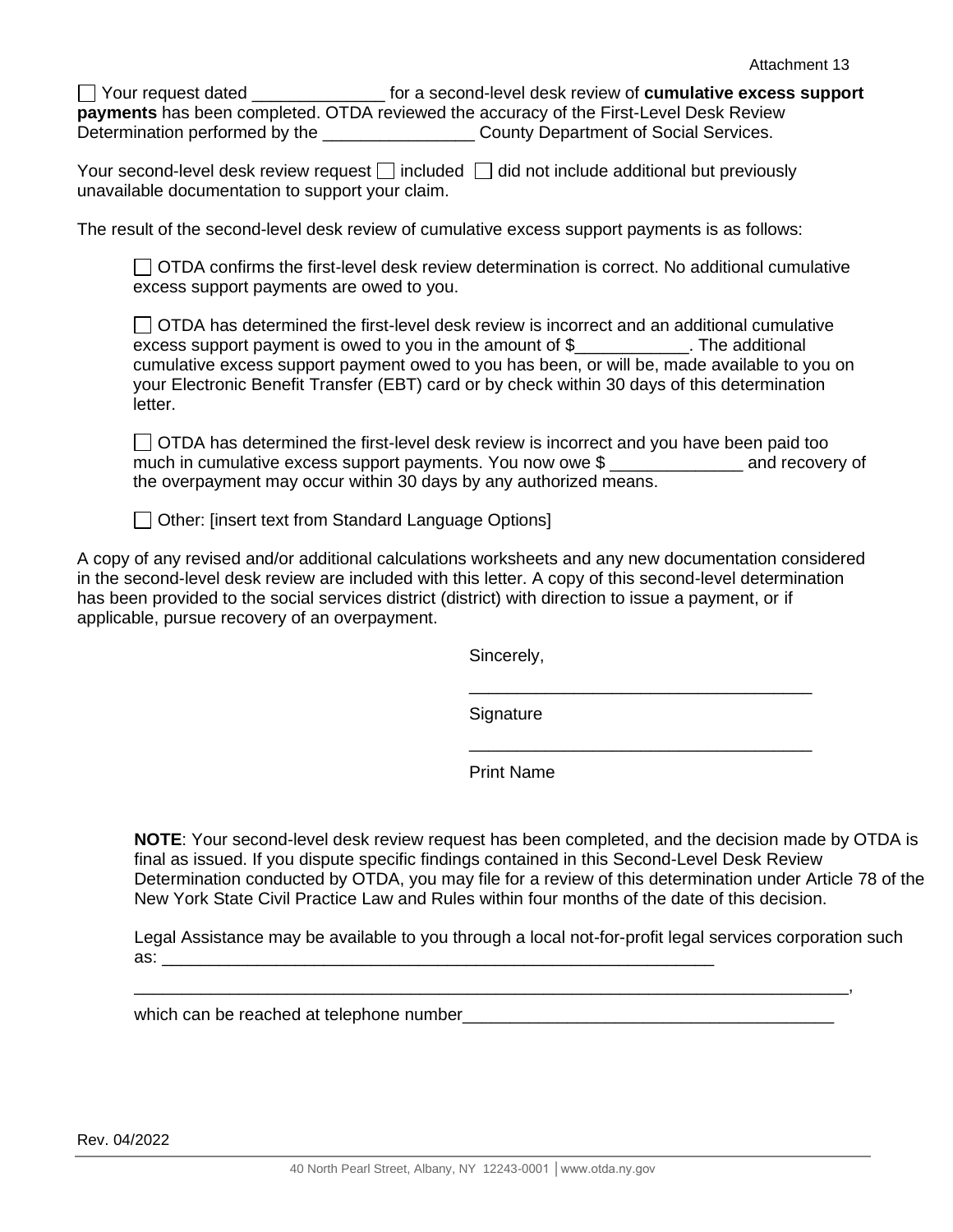## **"Other" Standard Language Options**

- Your request for a second-level desk review was not postmarked within 20 business days of the date of the First-Level Desk Review Determination. Therefore, your request is not timely, and a second-level desk review cannot be completed.
- A second-level desk review cannot be completed without a first-level desk review having been completed. If you have not already done so, please request a first-level desk review. If you disagree with the First-Level Determination Letter, you can *then* request a second-level desk review.
- According to our records, you are not, or were not, a recipient of TA for the time period of the desk review request. In order to discuss concerns that you may have and to determine the next action, you may contact the Child Support Helpline toll-free at 888-208-4485 (TTY: 866-875- 9975), Monday through Friday from 8:00 AM to 7:00 PM. A listing of recognized Relay Service providers can be found at [https://www.fcc.gov/general/internet-based-trs-providers.](https://www.fcc.gov/general/internet-based-trs-providers)
- A second-level desk review can only be requested if you do not agree with the First-Level Desk Review Determination. A second-level desk review **cannot** address concerns you have that are different from the concerns you identified in your first-level desk review request. Since your concerns are different than those requested in your first-level desk review, a second-level desk review cannot be completed. However, you can request *another* first-level desk review to address your *additional* concerns.
- When you apply for and receive Temporary Assistance (TA), you assign to the State and the district any rights to support from any other person that you may have in your own right, or that you may have on behalf of any other family member for whom you are applying or receiving assistance. Money received from child support arrears which are assigned to the district is used to reimburse assistance you received. You have received a total of \$\_\_\_\_\_\_in Temporary Assistance payments since \_\_\_\_\_, and we have documentation that a total of \$\_\_\_\_\_has been repaid.
- The pass-through payment is based on **current support** payments, not **arrears** payments. The \$ Teceived on (date) was an arrears payment, not a current support payment. Therefore, it could not be paid to you as a pass-through payment.
- During the months of the desk review, you did not have any individuals under the age of 21 active on the TA case. The pass-through payment is based on the amount of current support collected during the month and the number individuals under the age of 21 active on the TA case. A TA recipient whose family has one individual under the age of 21 active on the TA case may receive up to the first \$100 of current support collected during the month, or the current support obligation for the month, whichever is less.
- During the months of the desk review, you did not have two or more individuals under the age of 21 active on the TA case. The pass-through payment is based on the amount of current support collected during the month and the number individuals under the age of 21 active on the TA case. A TA recipient whose family has two or more individuals under the age of 21 active on the TA case may receive up to the first \$200 of current support collected during the month, or the current support obligation for the month, whichever is less.